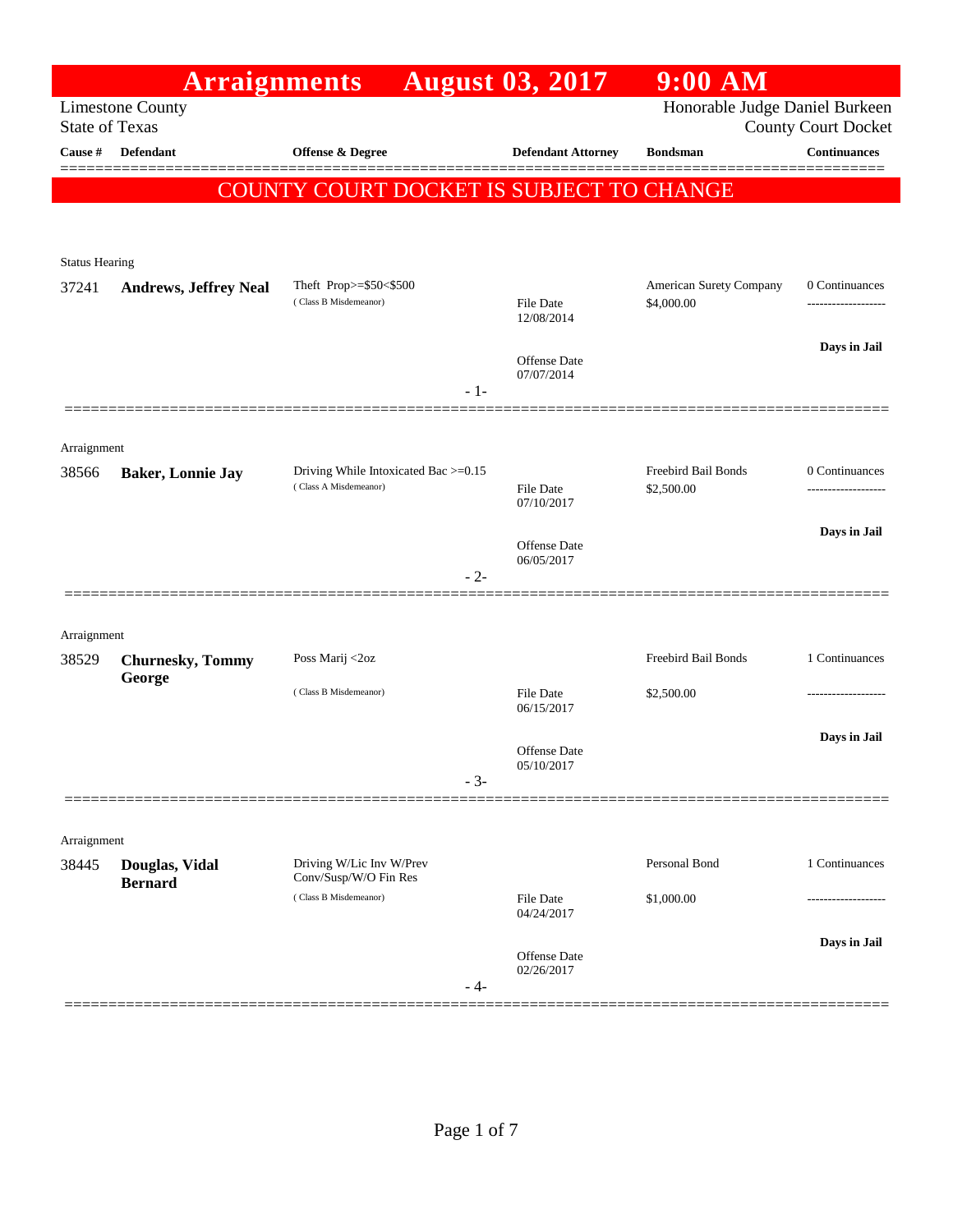|                       | <b>Arraignments</b>              |                                                   |       | <b>August 03, 2017</b>                   | $9:00$ AM                       |                                    |
|-----------------------|----------------------------------|---------------------------------------------------|-------|------------------------------------------|---------------------------------|------------------------------------|
| <b>State of Texas</b> | <b>Limestone County</b>          |                                                   |       |                                          | Honorable Judge Daniel Burkeen  | <b>County Court Docket</b>         |
| Cause #               | <b>Defendant</b>                 | <b>Offense &amp; Degree</b>                       |       | <b>Defendant Attorney</b>                | <b>Bondsman</b>                 | <b>Continuances</b>                |
|                       |                                  |                                                   |       | COUNTY COURT DOCKET IS SUBJECT TO CHANGE |                                 |                                    |
|                       |                                  |                                                   |       |                                          |                                 |                                    |
| Arraignment           |                                  |                                                   |       |                                          |                                 |                                    |
| 38574                 | <b>Espino-Fuentes, Javier</b>    | Poss Marij <2oz<br>(Class B Misdemeanor)          |       | <b>File Date</b>                         | County Bail Bonds<br>\$2,000.00 | 0 Continuances<br>---------------- |
|                       |                                  |                                                   |       | 07/20/2017                               |                                 |                                    |
|                       |                                  |                                                   |       | Offense Date                             |                                 | Days in Jail                       |
|                       |                                  |                                                   | $-5-$ | 06/02/2017                               |                                 |                                    |
|                       |                                  |                                                   |       |                                          |                                 |                                    |
| Arraignment<br>38466  | Freeman, Leslie David            | Poss Cs Pg $3 < 28g$                              |       |                                          | Freebird Bail Bonds             | 1 Continuances                     |
|                       |                                  | (Class A Misdemeanor)                             |       | <b>File Date</b><br>05/04/2017           | \$7,500.00                      |                                    |
|                       |                                  |                                                   |       |                                          |                                 | 2 Days in Jail                     |
|                       |                                  |                                                   | - 6-  | <b>Offense Date</b><br>11/12/2016        |                                 |                                    |
|                       |                                  |                                                   |       |                                          |                                 |                                    |
| Arraignment           |                                  |                                                   |       |                                          |                                 |                                    |
| 38572                 | Gallegos, Hugo<br><b>Becerra</b> | Poss Marij <2oz                                   |       |                                          | County Bail Bonds               | 0 Continuances                     |
|                       |                                  | (Class B Misdemeanor)                             |       | <b>File Date</b><br>07/20/2017           | \$2,000.00                      |                                    |
|                       |                                  |                                                   |       |                                          |                                 | Days in Jail                       |
|                       |                                  |                                                   |       | Offense Date<br>06/14/2017               |                                 |                                    |
|                       |                                  |                                                   | $-7-$ |                                          |                                 |                                    |
| Arraignment           |                                  |                                                   |       |                                          |                                 |                                    |
| 38564                 | <b>Hamilton</b> , Jeremy         | Driving W/Lic Inv W/Prev<br>Conv/Susp/W/O Fin Res |       |                                          | County Bail Bonds               | 0 Continuances                     |
|                       | <b>Scott</b>                     | (Class B Misdemeanor)                             |       | <b>File Date</b><br>07/10/2017           | \$2,000.00                      |                                    |
|                       |                                  |                                                   |       |                                          |                                 | Days in Jail                       |
|                       |                                  |                                                   |       | Offense Date<br>05/16/2017               |                                 |                                    |
|                       |                                  |                                                   | $-8-$ |                                          |                                 |                                    |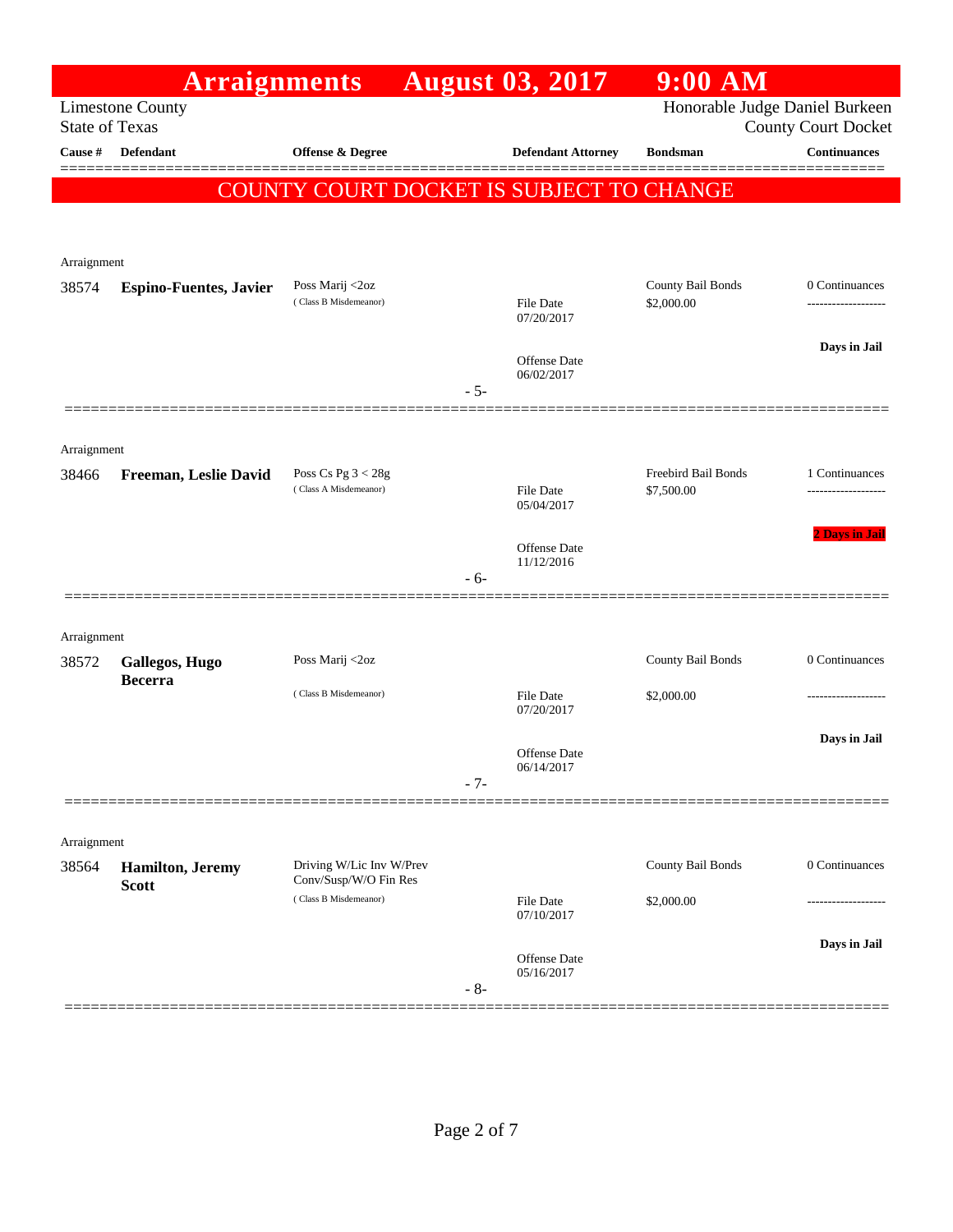|                       | <b>Arraignments</b>          |                                                          | <b>August 03, 2017</b>         | $9:00$ AM                         |                                    |
|-----------------------|------------------------------|----------------------------------------------------------|--------------------------------|-----------------------------------|------------------------------------|
| <b>State of Texas</b> | <b>Limestone County</b>      |                                                          |                                | Honorable Judge Daniel Burkeen    | <b>County Court Docket</b>         |
| Cause #               | Defendant                    | <b>Offense &amp; Degree</b>                              | <b>Defendant Attorney</b>      | <b>Bondsman</b>                   | <b>Continuances</b>                |
|                       |                              | COUNTY COURT DOCKET IS SUBJECT TO CHANGE                 |                                |                                   |                                    |
|                       |                              |                                                          |                                |                                   |                                    |
|                       |                              |                                                          |                                |                                   |                                    |
| Arraignment           |                              |                                                          |                                |                                   |                                    |
| 38565                 | Hope, Justiss Ray            | Poss Marij <2oz<br>(Class B Misdemeanor)                 | File Date                      | County Bail Bonds<br>\$1,000.00   | 0 Continuances<br>---------------- |
|                       |                              |                                                          | 07/10/2017                     |                                   |                                    |
|                       |                              |                                                          | Offense Date                   |                                   | Days in Jail                       |
|                       |                              | $-9-$                                                    | 06/23/2017                     |                                   |                                    |
|                       |                              |                                                          |                                |                                   |                                    |
| Arraignment           |                              |                                                          |                                |                                   |                                    |
| 38562                 | Hunt, Steven Flint           | Driving While Intoxicated 2nd                            |                                | County Bail Bonds                 | 0 Continuances                     |
|                       |                              | (Class A Misdemeanor)                                    | File Date<br>07/07/2017        | \$3,000.00                        |                                    |
|                       |                              |                                                          |                                |                                   | Days in Jail                       |
|                       |                              |                                                          | Offense Date<br>05/28/2017     |                                   |                                    |
|                       |                              | $-10-$                                                   |                                |                                   |                                    |
|                       |                              |                                                          |                                |                                   |                                    |
| Arraignment           |                              |                                                          |                                |                                   |                                    |
| 38558                 | <b>Keeling, Tracie Renae</b> | Assault Causes Bodily Injury Family<br>Member            |                                | Personal Bond                     | 0 Continuances                     |
|                       |                              | (Class A Misdemeanor)                                    | <b>File Date</b><br>06/30/2017 | \$1,000.00                        |                                    |
|                       |                              |                                                          |                                |                                   | Days in Jail                       |
|                       |                              |                                                          | Offense Date<br>05/22/2017     |                                   |                                    |
|                       |                              | $-11-$                                                   |                                |                                   |                                    |
|                       |                              |                                                          |                                |                                   |                                    |
| Arraignment           |                              |                                                          |                                |                                   |                                    |
| 36661                 | <b>Kirkpatrick, Chance</b>   | Theft Prop>=\$20<\$500 By Check<br>(Class B Misdemeanor) | File Date                      | You Walk Bail Bonds<br>\$1,000.00 | 1 Continuances                     |
|                       |                              |                                                          | 10/29/2013                     |                                   |                                    |
|                       |                              |                                                          | <b>Offense Date</b>            |                                   | Days in Jail                       |
|                       |                              | $-12-$                                                   | 04/18/2012                     |                                   |                                    |
|                       |                              |                                                          |                                |                                   |                                    |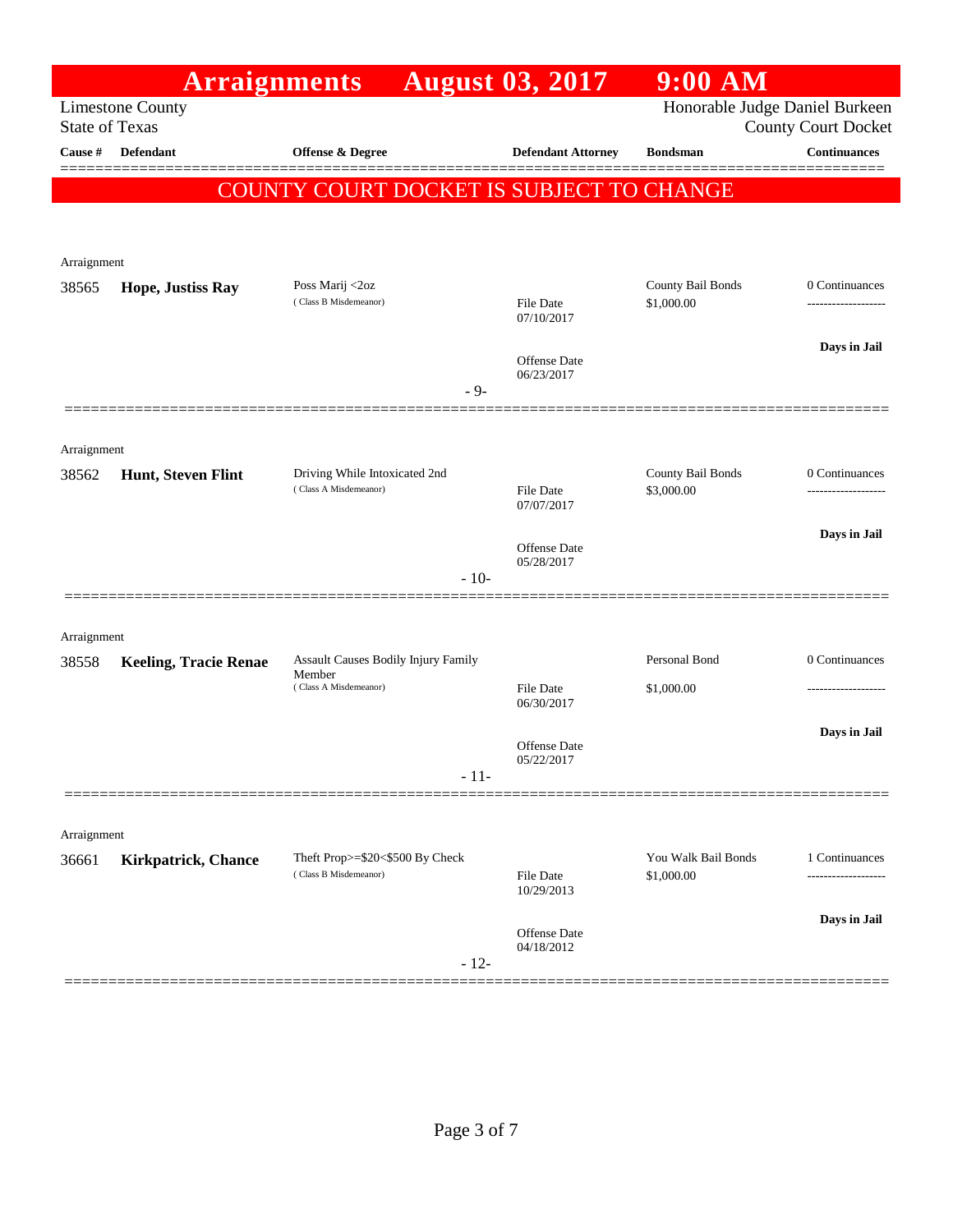|                       | <b>Arraignments</b>      |                                                          | <b>August 03, 2017</b>            | $9:00$ AM                       |                                      |
|-----------------------|--------------------------|----------------------------------------------------------|-----------------------------------|---------------------------------|--------------------------------------|
| <b>State of Texas</b> | <b>Limestone County</b>  |                                                          |                                   | Honorable Judge Daniel Burkeen  | <b>County Court Docket</b>           |
| Cause #               | <b>Defendant</b>         | <b>Offense &amp; Degree</b>                              | <b>Defendant Attorney</b>         | <b>Bondsman</b>                 | <b>Continuances</b>                  |
|                       |                          | COUNTY COURT DOCKET IS SUBJECT TO CHANGE                 |                                   |                                 |                                      |
|                       |                          |                                                          |                                   |                                 |                                      |
|                       |                          |                                                          |                                   |                                 |                                      |
| Arraignment<br>38554  | Lachman, Christopher     | Engage In Organized Criminal Activity                    |                                   | Freebird Bail Bonds             | 0 Continuances                       |
|                       | <b>Scott</b>             |                                                          |                                   |                                 |                                      |
|                       |                          | (Class B Misdemeanor)                                    | <b>File Date</b><br>06/27/2017    | \$2,000.00                      | ------------------                   |
|                       |                          |                                                          |                                   |                                 | Days in Jail                         |
|                       |                          |                                                          | <b>Offense Date</b><br>01/05/2017 |                                 |                                      |
|                       |                          | $-13-$                                                   |                                   |                                 |                                      |
|                       |                          |                                                          |                                   |                                 |                                      |
| Arraignment<br>38555  | Lachman, Christopher     | Engage In Organized Criminal Activity                    |                                   | Freebird Bail Bonds             | 0 Continuances                       |
|                       | <b>Scott</b>             | (Class A Misdemeanor)                                    |                                   |                                 |                                      |
|                       |                          |                                                          | <b>File Date</b><br>06/27/2017    | \$2,500.00                      | .                                    |
|                       |                          |                                                          | <b>Offense Date</b>               |                                 | Days in Jail                         |
|                       |                          | $-14-$                                                   | 12/19/2016                        |                                 |                                      |
|                       |                          |                                                          |                                   |                                 |                                      |
| Arraignment           |                          |                                                          |                                   |                                 |                                      |
| 38561                 | Luna, Lopi               | Driving W/Lic Inv W/Prev                                 |                                   | Personal Bond                   | 0 Continuances                       |
|                       |                          | Conv/Susp/W/O Fin Res<br>(Class B Misdemeanor)           | <b>File Date</b>                  | \$2,000.00                      |                                      |
|                       |                          |                                                          | 07/07/2017                        |                                 |                                      |
|                       |                          |                                                          | Offense Date                      |                                 | Days in Jail                         |
|                       |                          | $-15-$                                                   | 05/27/2017                        |                                 |                                      |
|                       |                          |                                                          |                                   |                                 |                                      |
| Arraignment           |                          |                                                          |                                   |                                 |                                      |
| 38155                 | <b>Mansel, Sandy Kay</b> | Theft Prop>=\$20<\$500 By Check<br>(Class B Misdemeanor) | File Date                         | County Bail Bonds<br>\$1,000.00 | 0 Continuances<br>------------------ |
|                       |                          |                                                          | 08/26/2016                        |                                 |                                      |
|                       |                          |                                                          | <b>Offense Date</b>               |                                 | Days in Jail                         |
|                       |                          | $-16-$                                                   | 07/16/2015                        |                                 |                                      |
|                       |                          |                                                          |                                   |                                 |                                      |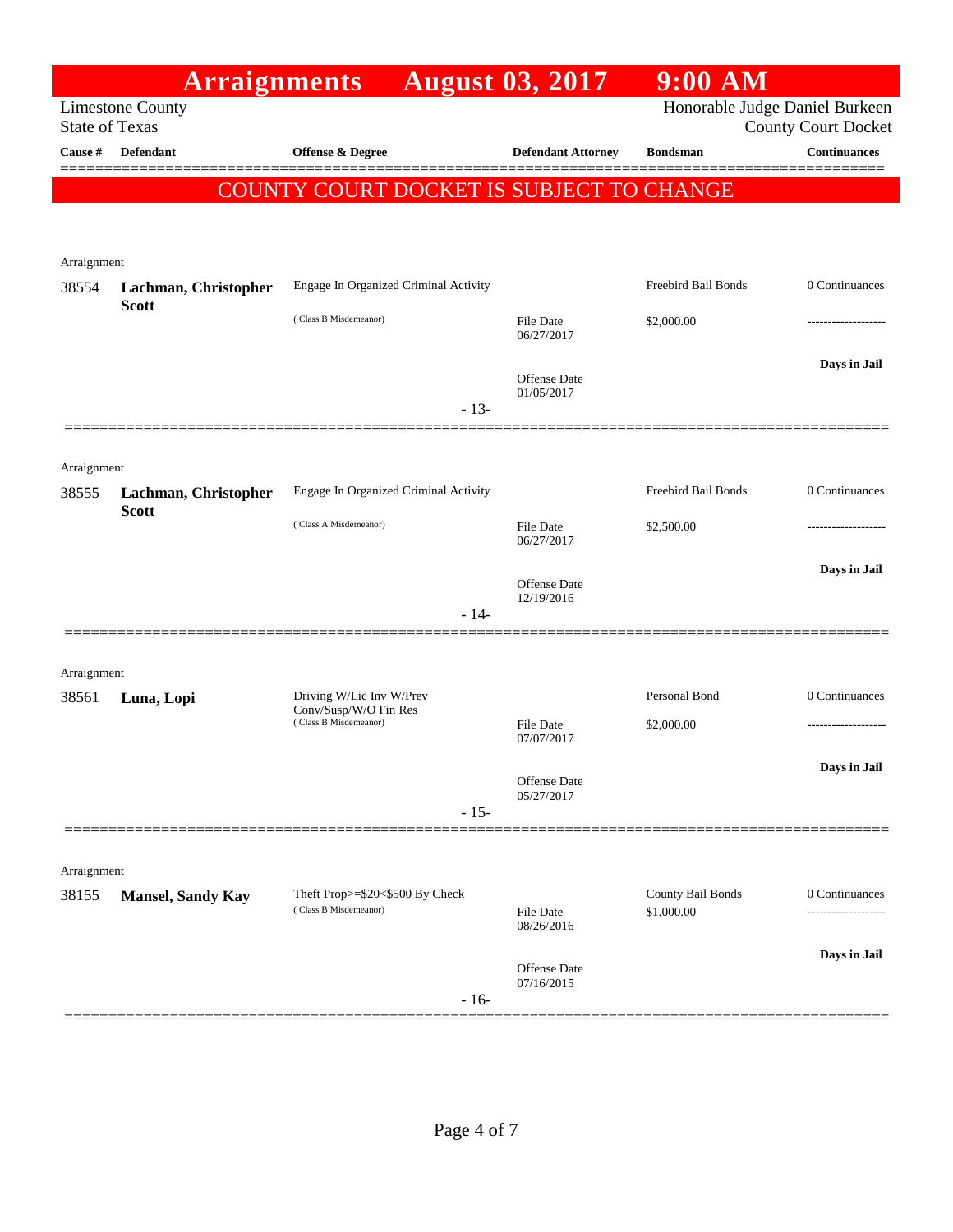|                       | <b>Arraignments</b>          |                                                                          | <b>August 03, 2017</b>         | $9:00$ AM                           |                                    |
|-----------------------|------------------------------|--------------------------------------------------------------------------|--------------------------------|-------------------------------------|------------------------------------|
| <b>State of Texas</b> | <b>Limestone County</b>      |                                                                          |                                | Honorable Judge Daniel Burkeen      | <b>County Court Docket</b>         |
| Cause #               | Defendant                    | Offense & Degree                                                         | <b>Defendant Attorney</b>      | <b>Bondsman</b>                     | <b>Continuances</b>                |
|                       |                              | COUNTY COURT DOCKET IS SUBJECT TO CHANGE                                 |                                |                                     | ======                             |
|                       |                              |                                                                          |                                |                                     |                                    |
|                       |                              |                                                                          |                                |                                     |                                    |
| Arraignment           |                              |                                                                          |                                |                                     |                                    |
| 38576                 | <b>McKellip, Jamie Renee</b> | Engage In Organized Criminal Activity<br>(Class A Misdemeanor)           | File Date                      | <b>AAA Bail Bonds</b><br>\$2,000.00 | 0 Continuances<br>---------------- |
|                       |                              |                                                                          | 07/20/2017                     |                                     |                                    |
|                       |                              |                                                                          | Offense Date                   |                                     | Days in Jail                       |
|                       |                              | $-17-$                                                                   | 12/19/2016                     |                                     |                                    |
|                       |                              |                                                                          |                                |                                     |                                    |
| Arraignment           |                              |                                                                          |                                |                                     |                                    |
| 38577                 | <b>McKellip, Jamie Renee</b> | Engage In Organized Criminal Activity                                    |                                | <b>AAA Bail Bonds</b>               | 0 Continuances                     |
|                       |                              | (Class B Misdemeanor)                                                    | File Date<br>07/20/2017        | \$2,500.00                          | ---------------                    |
|                       |                              |                                                                          |                                |                                     | Days in Jail                       |
|                       |                              |                                                                          | Offense Date<br>01/05/2017     |                                     |                                    |
|                       |                              | $-18-$                                                                   |                                |                                     |                                    |
| Arraignment           |                              |                                                                          |                                |                                     |                                    |
| 38563                 | Nguyen, Ngoc Tan             | Poss Marij <2oz                                                          | Bankhead, John R.              | County Bail Bonds                   | 0 Continuances                     |
|                       |                              | (Class B Misdemeanor)                                                    | File Date<br>07/10/2017        | \$2,500.00                          |                                    |
|                       |                              |                                                                          |                                |                                     | Days in Jail                       |
|                       |                              |                                                                          | Offense Date<br>06/08/2017     |                                     |                                    |
|                       |                              | $-19-$                                                                   |                                |                                     |                                    |
|                       |                              |                                                                          |                                |                                     |                                    |
| Pre-trial Hearing     |                              |                                                                          |                                |                                     |                                    |
| 34745                 | Pipho, Alan Craig            | Fail To Identify Giving False/Ficitious<br>Info<br>(Class B Misdemeanor) |                                | AAA Freebird Bail Bonds             | 0 Continuances                     |
|                       |                              |                                                                          | <b>File Date</b><br>09/01/2010 | \$1,000.00                          |                                    |
|                       |                              |                                                                          |                                |                                     | Days in Jail                       |
|                       |                              |                                                                          | Offense Date<br>08/04/2010     |                                     |                                    |
|                       |                              | $-20-$                                                                   |                                |                                     |                                    |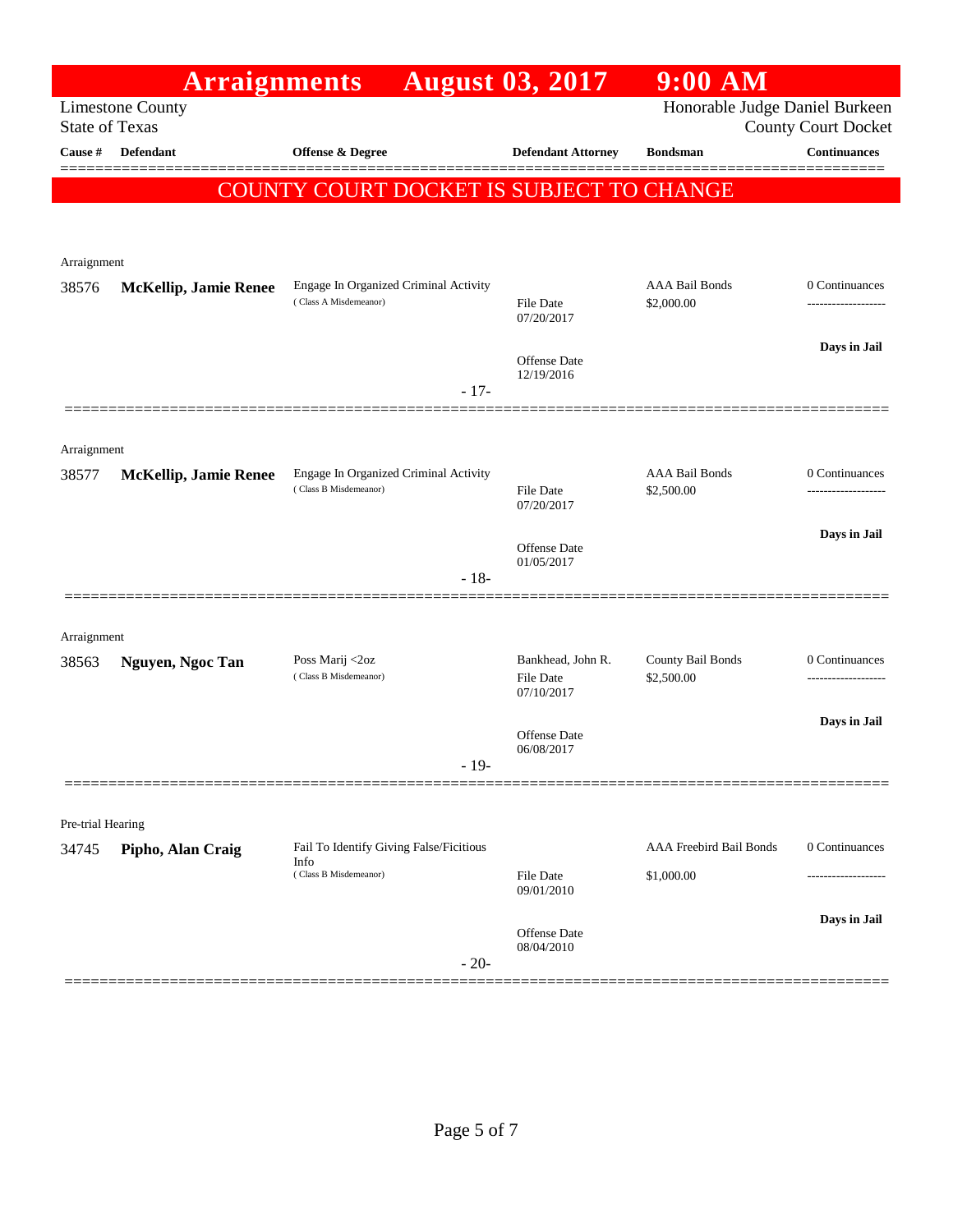|                       | <b>Arraignments</b>        |                                                          | <b>August 03, 2017</b>            | $9:00$ AM                              |                                    |
|-----------------------|----------------------------|----------------------------------------------------------|-----------------------------------|----------------------------------------|------------------------------------|
| <b>State of Texas</b> | <b>Limestone County</b>    |                                                          |                                   | Honorable Judge Daniel Burkeen         | <b>County Court Docket</b>         |
| Cause #               | <b>Defendant</b>           | Offense & Degree                                         | <b>Defendant Attorney</b>         | <b>Bondsman</b>                        | <b>Continuances</b>                |
|                       |                            | COUNTY COURT DOCKET IS SUBJECT TO CHANGE                 |                                   |                                        |                                    |
|                       |                            |                                                          |                                   |                                        |                                    |
| Arraignment           |                            |                                                          |                                   |                                        |                                    |
| 38406                 | Pipho, Alan Craig          | Bail Jumping And Fail To Appear<br>(Class A Misdemeanor) | File Date                         | <b>Budget Bail Bonds</b><br>\$4,000.00 | 0 Continuances                     |
|                       |                            |                                                          | 03/22/2017                        |                                        |                                    |
|                       |                            |                                                          | <b>Offense</b> Date<br>03/01/2017 |                                        | Days in Jail                       |
|                       |                            | $-21-$                                                   |                                   |                                        |                                    |
| Arraignment           |                            |                                                          |                                   |                                        |                                    |
| 38560                 | Rivera, Refugio            | Driving W/Lic Inv W/Prev                                 |                                   | County Bail Bonds                      | 0 Continuances                     |
|                       | <b>Martinez</b>            | Conv/Susp/W/O Fin Res<br>(Class B Misdemeanor)           | File Date<br>07/07/2017           | \$2,000.00                             |                                    |
|                       |                            |                                                          |                                   |                                        | Days in Jail                       |
|                       |                            |                                                          | <b>Offense</b> Date<br>06/03/2017 |                                        |                                    |
|                       |                            | $-22-$                                                   |                                   |                                        |                                    |
| Arraignment           |                            |                                                          |                                   |                                        |                                    |
| 38432                 | Smith, Angelina            | Theft Prop>=\$20<\$500 By Check<br>(Class B Misdemeanor) | <b>File Date</b>                  | AAA #2 Bail Bond<br>\$1,000.00         | 0 Continuances<br>---------------- |
|                       |                            |                                                          | 04/19/2017                        |                                        |                                    |
|                       |                            |                                                          | Offense Date<br>05/13/2015        |                                        | Days in Jail                       |
|                       |                            | $-23-$                                                   |                                   |                                        |                                    |
|                       |                            |                                                          |                                   |                                        |                                    |
| Arraignment<br>38557  | <b>Thompson, Stephanie</b> | Driving W/Lic Inv W/Prev                                 |                                   | Personal Bond                          | 0 Continuances                     |
|                       | <b>Ruth</b>                | Conv/Susp/W/O Fin Res<br>(Class B Misdemeanor)           | <b>File Date</b>                  | \$2,000.00                             |                                    |
|                       |                            |                                                          | 06/30/2017                        |                                        |                                    |
|                       |                            | $-24-$                                                   | Offense Date<br>05/22/2017        |                                        | Days in Jail                       |
|                       |                            |                                                          |                                   |                                        |                                    |